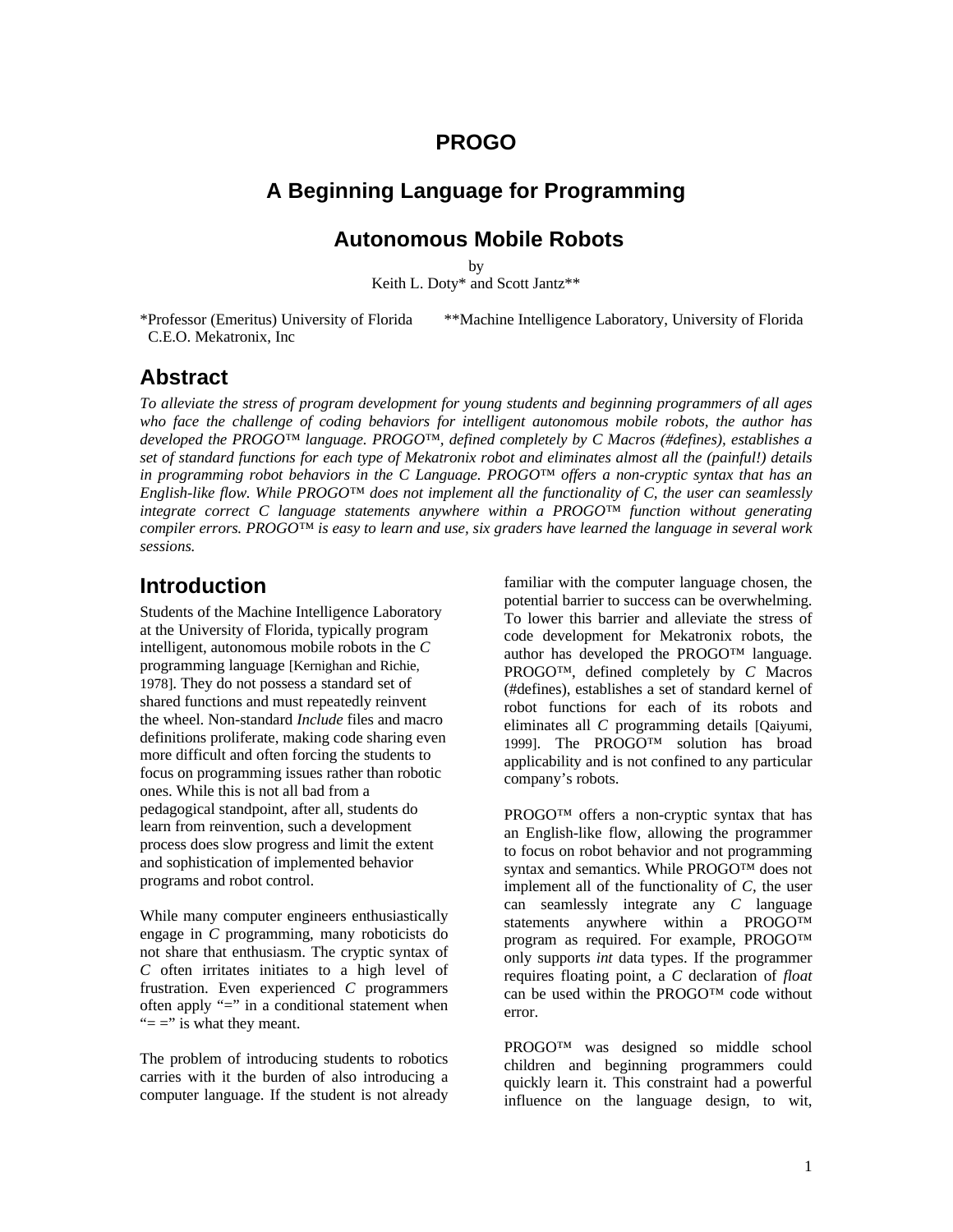PROGO™ statements were designed to read like a type of formal English. This makes it easy for initiates who speak English to understand and absorb the syntax and semantics quickly. Further, *C* macros and functions absorb all the *C* syntactic support structures such as *include* files and robot functions such as *go()*. PROGO™ code is typically much shorter and easier to read than an equivalent *C* program, even though the language is more verbose.

As the student becomes proficient in PROGO™, we expect their transition to *C* will be much easier, but this has not been verified.

## **A Brief Description of PROGO™**

To illustrate the simplicity of PROGO™, this paper provides a complete, ostensible definition of the language with some sample programs for the TJ PRO™ robot.

#### *Structure of a PROGO™ Program*

Every PROGO™ program (Figure 1) optionally begins with a *User Function List* of user defined functions, a **Dictionary** declaration of user defined integer variables followed by **Program** begin. The program, consisting of PROGO™ (or *C) statements,* corresponds to *main()*in *C* and must be terminated by **Program\_end***.*

#### *PROGO™ Functions*

User defined Functions must appear in a list before **Program\_begin**, the *User Function List*. This requirement maintains compatibility with the *C* language and makes for good programming practice as well. The *User Function List* syntax is:

```
Function <function_name1> used
 ...
```
**Function** <function\_nameK> **used**

The keyword **used** must be present after each function named.

Anywhere after **Program\_end** the user may define a function with the following syntax.

 **Function** <function\_name> **Function\_begin** <block>

#### **Function\_end**

To call a function in a program or another function, use the function's name followed by the keyword **call**.

```
<function_name> call
```
PROGO™ functions do not have parameters and cannot return a value except through global variables. While extremely limited, functionality does not suffer too much, although clarity might. Remember the language was defined with inexperienced programmers in mind. inexperienced programmers in mind. Experienced programmers can type PROGO™ functions just like *C* functions, although not technically defined in the PROGO™ kernel. For example, to make a function return a floating point number just type *float* before the word function and a return statement somewhere in <block>,

**float Function** <function\_name> **Function\_begin** <block> **Function\_end**

To write functions with parameters in PROGO™, one must resort to *C* syntax.

#### *PROGO Statements*

An Appendix provides a brief synopsis of PROGO™ syntax, including the syntax for the robot specific motion and sensing commands. All PROGO™ statements begin with a capital letter. The only exception is a user-defined function where the user has chosen to begin a function name with a lower case letter.

Any *C integer expression* is valid in PROGO™, an extremely powerful feature. PROGO™ expressions utilizing arrays and structures can also be constructed, but programmers will first have to understand these data constructs and learn to declare the variables. Perhaps at that level of complexity, the user should learn *C*, although mixing statements causes no problem to the compiler, it might be confusing to the reader of the code!

Even if a student is not acquainted with a programming language, the readability and almost self-documenting aspects of PROGO™ statements makes learning it easy, after a brief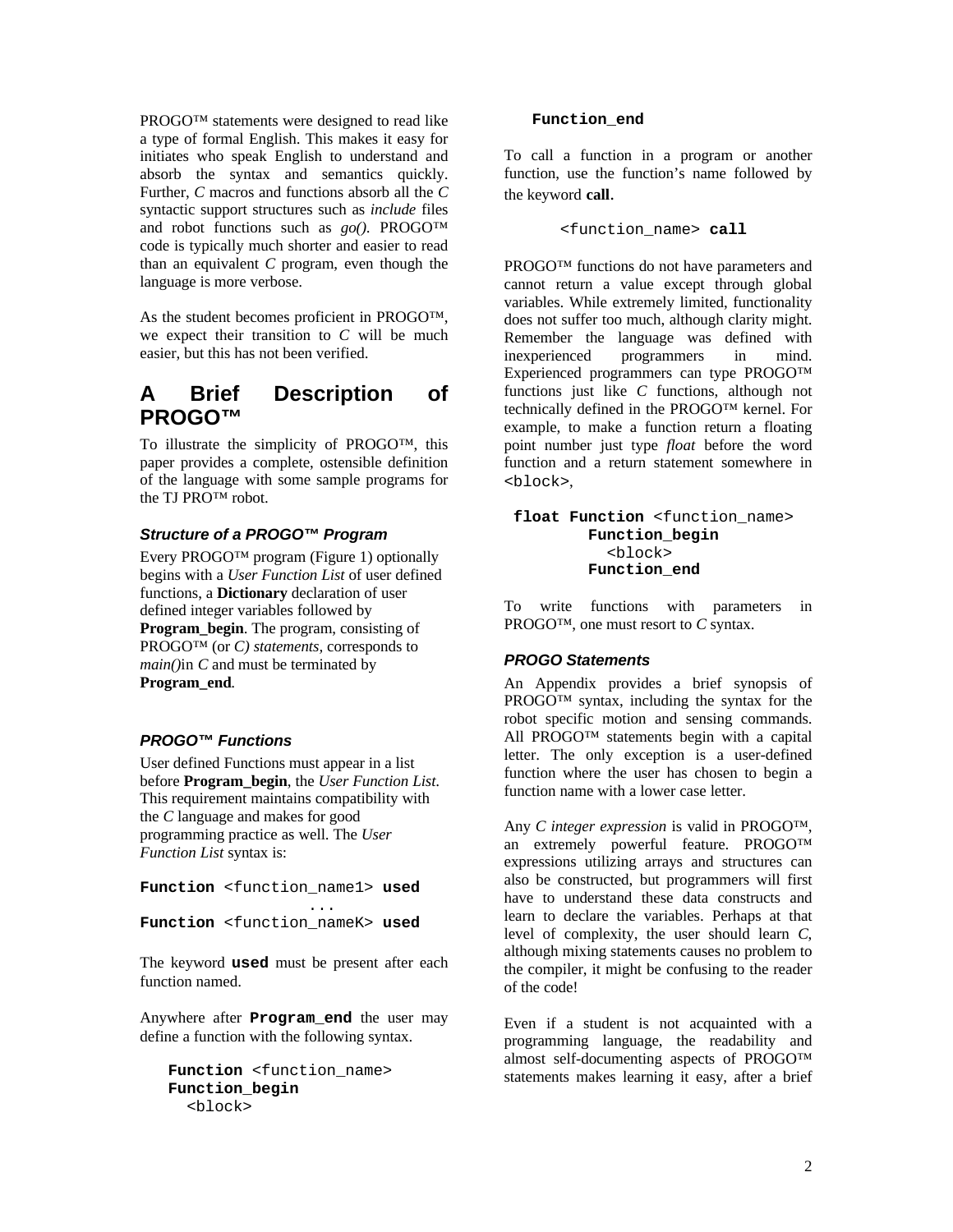preliminary session explaining its syntax and semantics.

To convey what is involved with programming the TJ PRO™ robot, the next section illustrate a PROGO™ and *C* solution to the problem of making the robot trace out a 20inch square. With coaching and program examples, computer literate middle school students can begin modifying example programs and composing their own robot programs within 15 to 30 minutes.

## **Geometry Made Fun: Make the Robot Trace Out a Square**

We have discovered that programming the robot to trace out simple geometric figures generates interest and excitement for middle and high school students and does not overwhelm beginners. We tape large pieces of white paper on the floor and attach pens with washable ink onto the robot. As the robot moves, the robot plots the geometric pattern. The robot becomes a movable plotter [Qaiyumi et. al. 1998]. From geometric figures we have noticed that participants of all ages branch into free form and artistic figures, ones pleasing to the eye.

While the triangle is the simplest polygon, beginners with little understanding of geometry may find programming a square easier. Right angles of the square can be taught as right turns, avoiding the introduction of unknown concepts. A turn of 120 degrees, the turning angle required to generate an equilateral triangle, is not intuitive and difficult to explain to one with no understanding of angles. Before continuing with drawing the square, I will digress some on the concept of angle and turning directions.

After a few "geometric" sessions on the robot, many young children pick up the abstract concept of angle quickly. We introduce them to clockwise turns (negative rotations), counterclockwise turns (positive rotations), a full circle, 360 degrees, a half circle, 180 degrees, and left (right) turns, 90(-90) degrees. After introducing these concepts, we ask middle schoolers to program the TJ PRO™ to go straight-ahead 36 inches, turn around and return to the same spot. A correct PROGO™ program to do this is:

```
Program_begin
   Forward 36 inches
   Turn_right 180 degrees
   Forward 36 inches
 Program_end
```
Middle schoolers often use 360 for 180 in the **Turn\_right** function. When the program executes and the robot spins 360 and continues onward, they understand their error immediately and correct it. Students also discover that another PROGO™ function **Turn\_left** 180 **degrees** will work, illustrating that –180 degrees is the same as  $+180$  degrees, a difficult concept indeed for young children!

We now return to the square-drawing problem. What should the algorithm be? Most children come up with the idea of drawing four sides and make four right turns,

#### **Program\_begin**

```
 Forward 20 inches
 Turn_right 90 degrees
 Forward 20 inches
 Turn_right 90 degrees
 Forward 20 inches
 Turn_right 90 degrees
 Forward 20 inches
 Turn_right 90 degrees
```
**Program\_end**

The above solution opens up the introduction of the **Repeat** statement. Instead of writing the sequence

```
Forward 20 inches
Turn_right 90 degrees
```
four times, the student learns to iterate with the **Repeat** statement,

**Repeat** 4 **times Forward** 20 **inches Turn\_right** 90 **degrees Repeat\_end**

At this point, although the utility is not clear in this case, you can suggest the student write a function,

```
Function square side
   Function_begin
```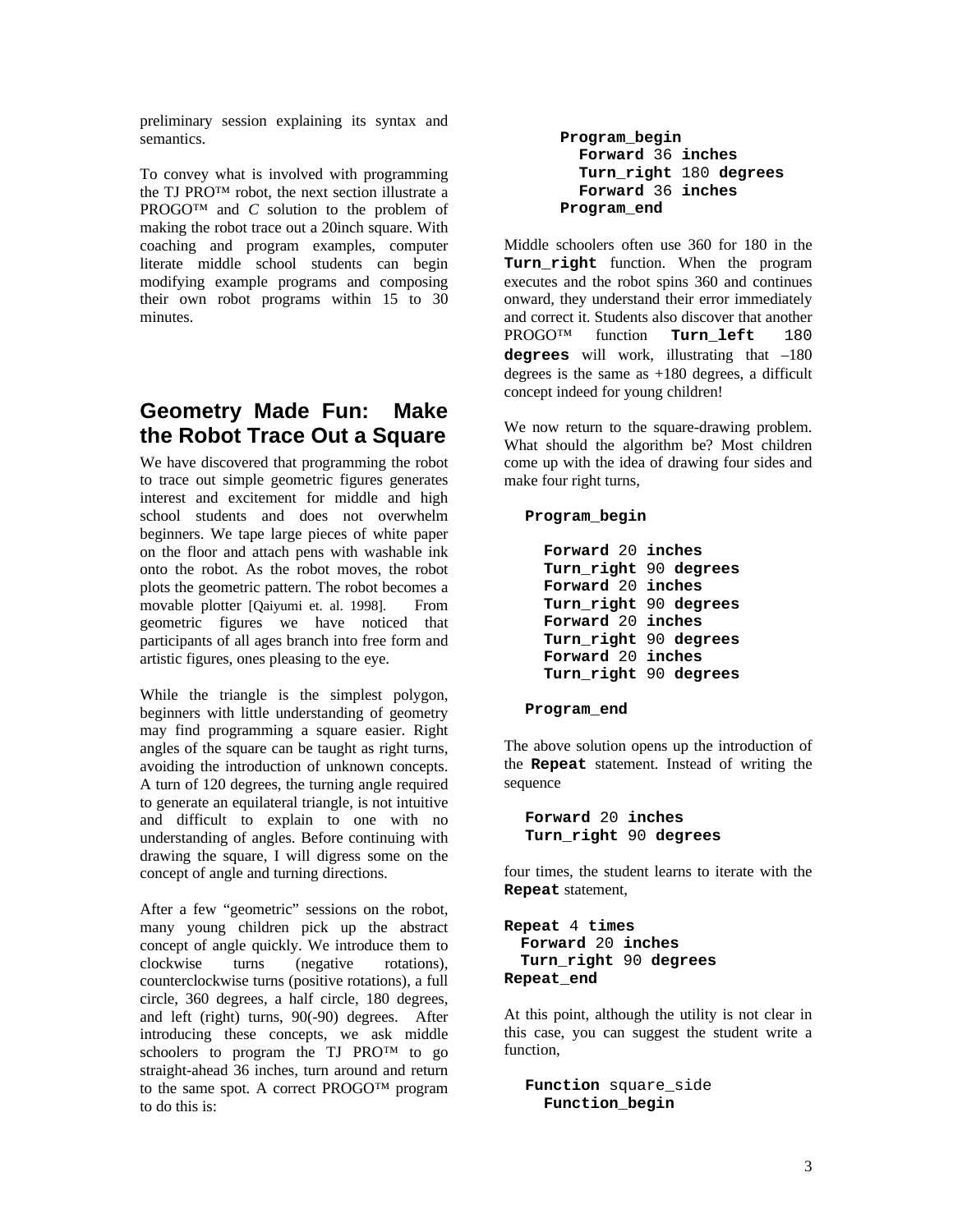**Turn\_right** 90 **degrees Forward** 20 **inches Function\_end**

and have the program call the function four times with the **Repeat** statement.

The resulting program, written in PROGO™ and *C*, appears in Figure 2 and Figure 3, respectively.

Examination of the *C* program should convince a novice programmer that *C* is not the language of choice when just beginning. After some experience with PROGO™, however, the student should be ready to take on *C*. The migration should be fairly smooth.

## **An Aside**

If the robot traces out its trajectory on white paper, you will probably get a plot like one of the patterns shown in Figure 4. Because the robot does not turn 90 degrees precisely, it will not draw a true square. The drawings, produced graphically, illustrate what to expect if the angle is off by 10% in either direction. When I did the experiment, the angle error was under 10%.

 Can the robot be programmed to perform a truer square? Sure, just play with the turn angle until you get the best results. Because of the limitations of the motors and their control circuits you will still not get a perfect square. These results provide a strong dose of reality therapy for young students not accustomed to thinking in terms of engineering tolerances. By the way, I programmed a \$30,000 robot (not to be named!) to do the same thing. It did not draw a true square either. Ok, so it was a lot better (about 1% error), but the TJ PRO™ costs under \$300!

# **Conclusion**

Syntax rules in programming languages demand strict adherence. As the expressive power of a programming language increases, the complexity of its syntax typically increases. Novice programmers find complex syntax a barrier to learning and an obstacle to making the robot perform. The teaching language PROGO™, developed at Mekatronix, works around the steep

learning curve of other languages and provides a tool suitable for beginners. A *C* language preprocessor converts PROGO™ programs directly into *C*. This *C* piggy-back feature insures the portability and wide spread applicability of PROGO™ as well as functional usefulness. The PROGO™ design offers a "reasonable" tradeoff between expressiveness and simplicity, but yet retains the important language features of conditionals, iteration, recursion, logic, arithmetic and so on. An example program in PROGO™ and *C* demonstrates that even beginners can learn quickly to program the robot to do something interesting using only PROGO™. As a byproduct of all the fun, the student learns important programming concepts and principles.

Intelligent autonomous mobile robots offer a vehicle for technical training of young students in behavior-based robotics. Experience with bright middle school children demonstrates the claims of PROGO™'s ease of use and utility as a beginning robot programming language. Development of a working program suggests how the robots might be used to teach children basic geometric concepts as well. Bonus!

Finally, simply watching a robot execute a program and behave as you planned produces tremendous satisfaction…a satisfaction that tends to encourage further investigation, exploration and learning by young children.

## **References**

- 1. [Doty, 1997] Doty, Keith L. *Autonomous Mobile Robots in Engineering Education: An Intelligent Machines Design Laboratory Course.* Florida Conference on Recent Advances in Robotics, Florida International University, Miami, FL, April 10-11 1997.
- 2. [Kernighan and Richie, 1978] Brian W. Kernighan and Dennis M. Ritchie 1978. *The C Programming Language*. Prentice Hall Software Series.
- 3. [Qaiyumi, 1999] Mekatronix Homepage, http://www.mekatronix.com
- 4. [Qaiyumi et. al. 1998] Aamir Qaiyumi, Scott D. Jantz, A. Antonio Arroyo, J. Andrew Bagnell and Patrick O'Malley Robots in the Classroom: Using Mobile Autonomous Agents to Stimulate Interest in Science and Engineering. Florida Conference on Recent Advances in Robotics Florida Institute of Technology.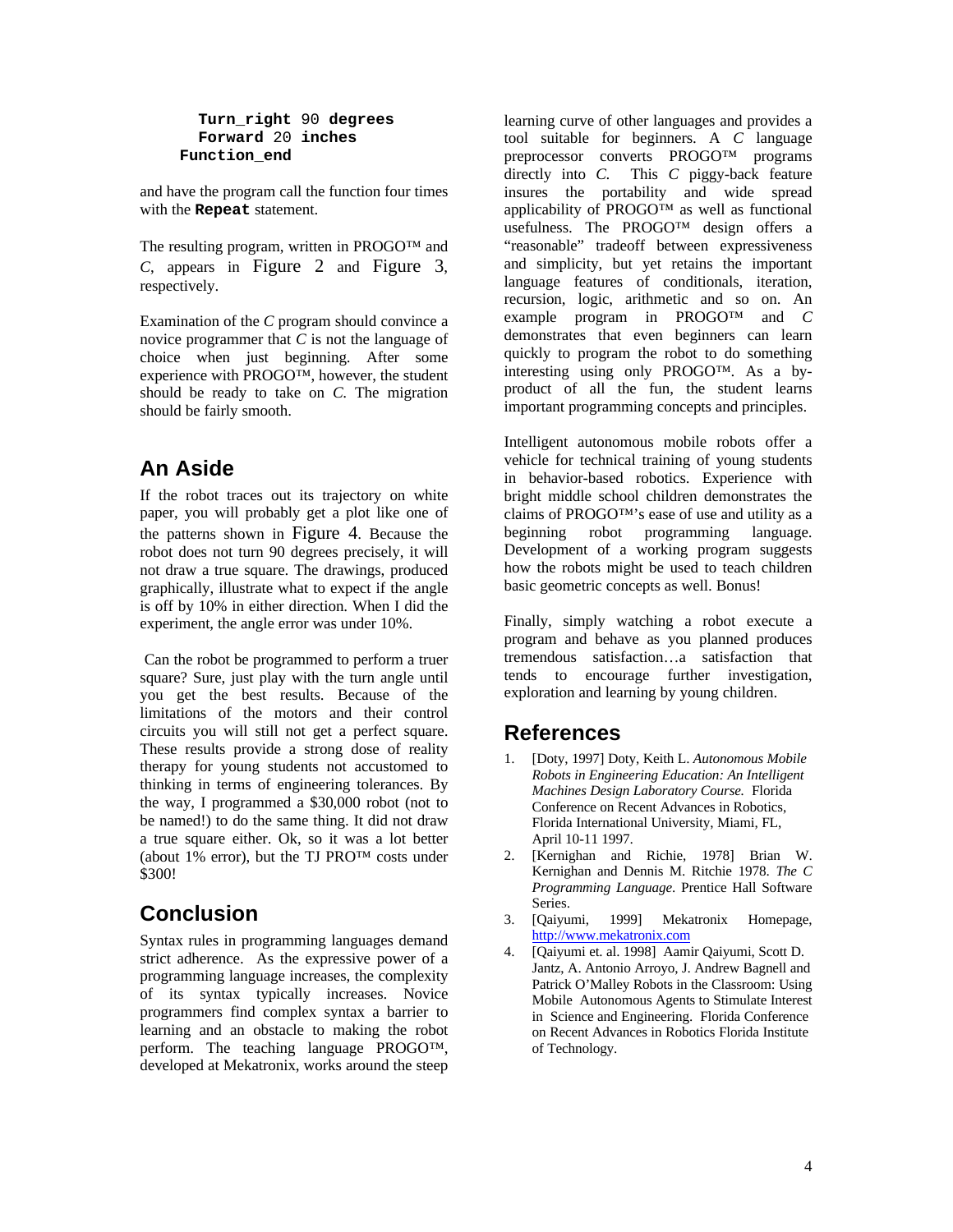```
/*User Function List*/
    Function <function_name1> used
     ...
    Function <function_nameK> used
/*Declare integer variables*/
    Dictionary
      <variable>,
      <variable>,
      ...
      <variable>
    ok
/*Program Brackets*/
   Program_begin
    <block of PROGO™ statements>
   Program_end
/*Function Defintions*/
    Function <function_name1>
       Function_begin
          <block of PROGO™ statements>
       Function_end
     …
     …
    Function <function_nameK>
       Function_begin
          <block of PROGO™ statements>
       Function_end
```
Figure 1. A schematic view of a PROGO™ program.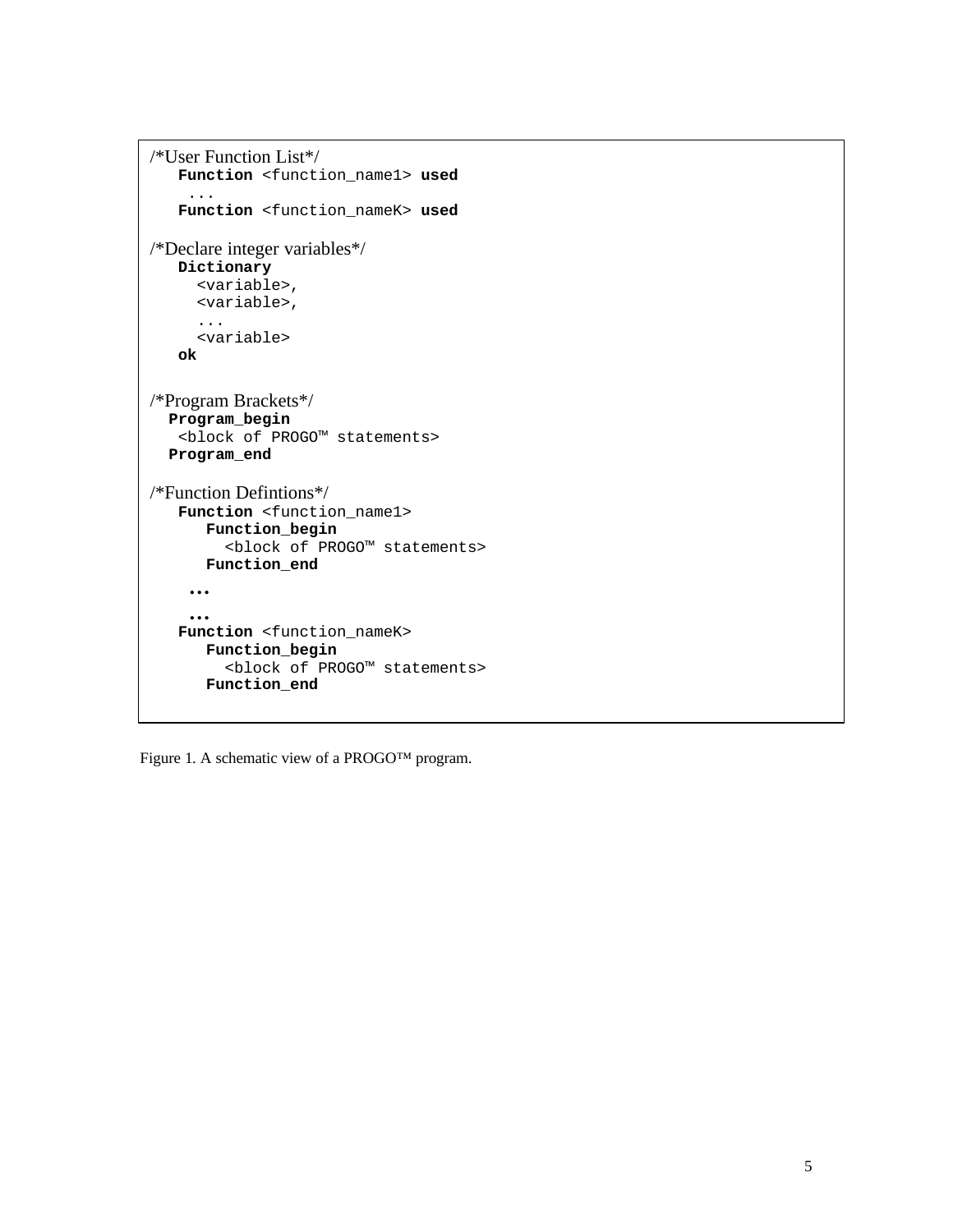```
/*
   Make the robot trace a square.
*/
Function square_side used
Program_begin
   Repeat 4 times
     Repeat_begin
       square_side call
     Repeat_end
Program_end
Function square_side
   Function_begin
     Turn_right 90 degrees
     Forward 20 inches
   Function_end
```
Figure 2. This PROGO™ program also commands the TJ PRO™ robot to trace out a square 20 inches to the side.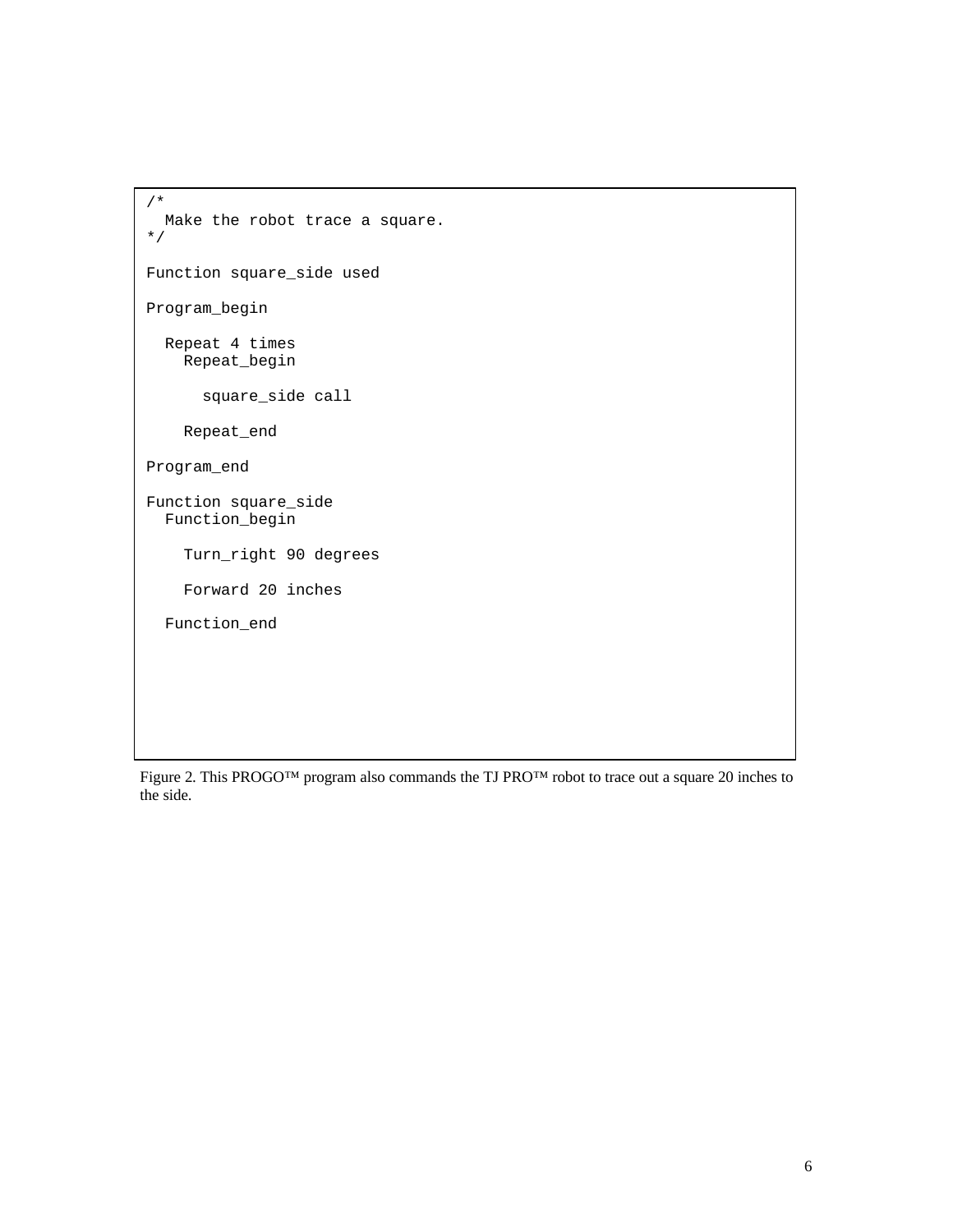```
/*****************************************************************
 * MEKATRONIX Copyright 1998 *
 * Title square.c *
 * Programmer Keith L. Doty *
 * Description *
    Make the robot trace a square.
 ****************************************************************/
/*************************** includes ***************************/
#include <tjpbase.h>
#include <stdio.h>
/****************************************************************/
/************************** prototypes **************************/
void square side(void);
void turn_right(int);
void forward(int);
/*********************** end prototypes *************************/
void main(void)
/************************** main ********************************/
\{ int i;
/*Initialize the resources of the robot*/
  init_analog();
  init_motortjp();
  init_clocktjp();
  init_serial();
  IRE_ON;
  START;
 for(i=0; i<4; i++) square_side();
}
/************************ end main ******************************/
void square_side(void)
{
 turn_right(90);
 forward(20);
}
void turn_right(int deg)
\{\ .\ \ .\ \ .\}void forward(int dist)
\{\cdot \cdot \cdot \}
```
Figure 3. A *C* program to command the robot to trace a 20 inch square.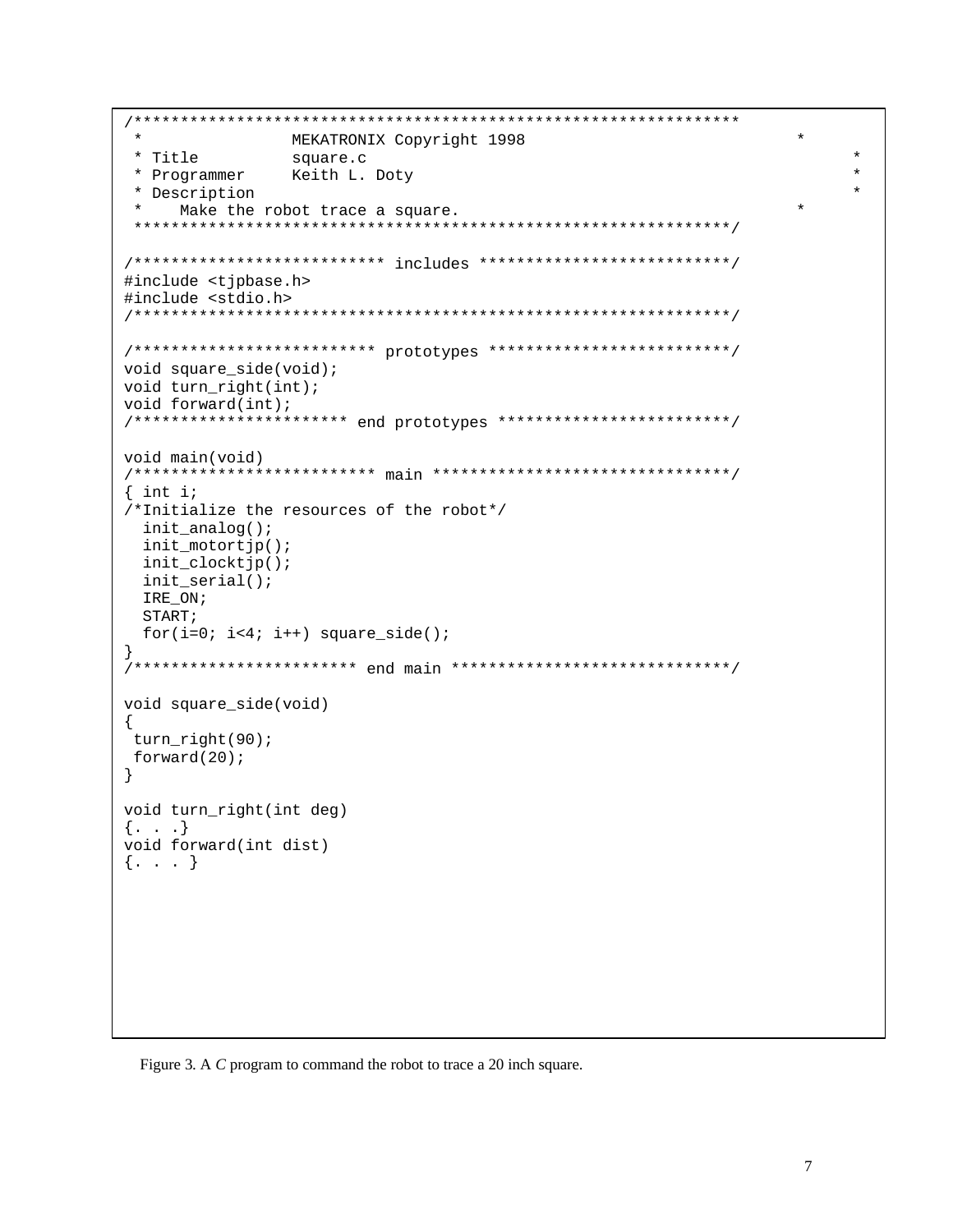

Figure 4. When the TJ PRO™ robot traces out the square, it does not execute true right angle turns. TJ PRO™ traces the "square" on the left when each turn is 99 degrees and the one on the right when each turn is 81 degrees, 10 % angle error in the positive and 10% angle error in the negative direction., respectively.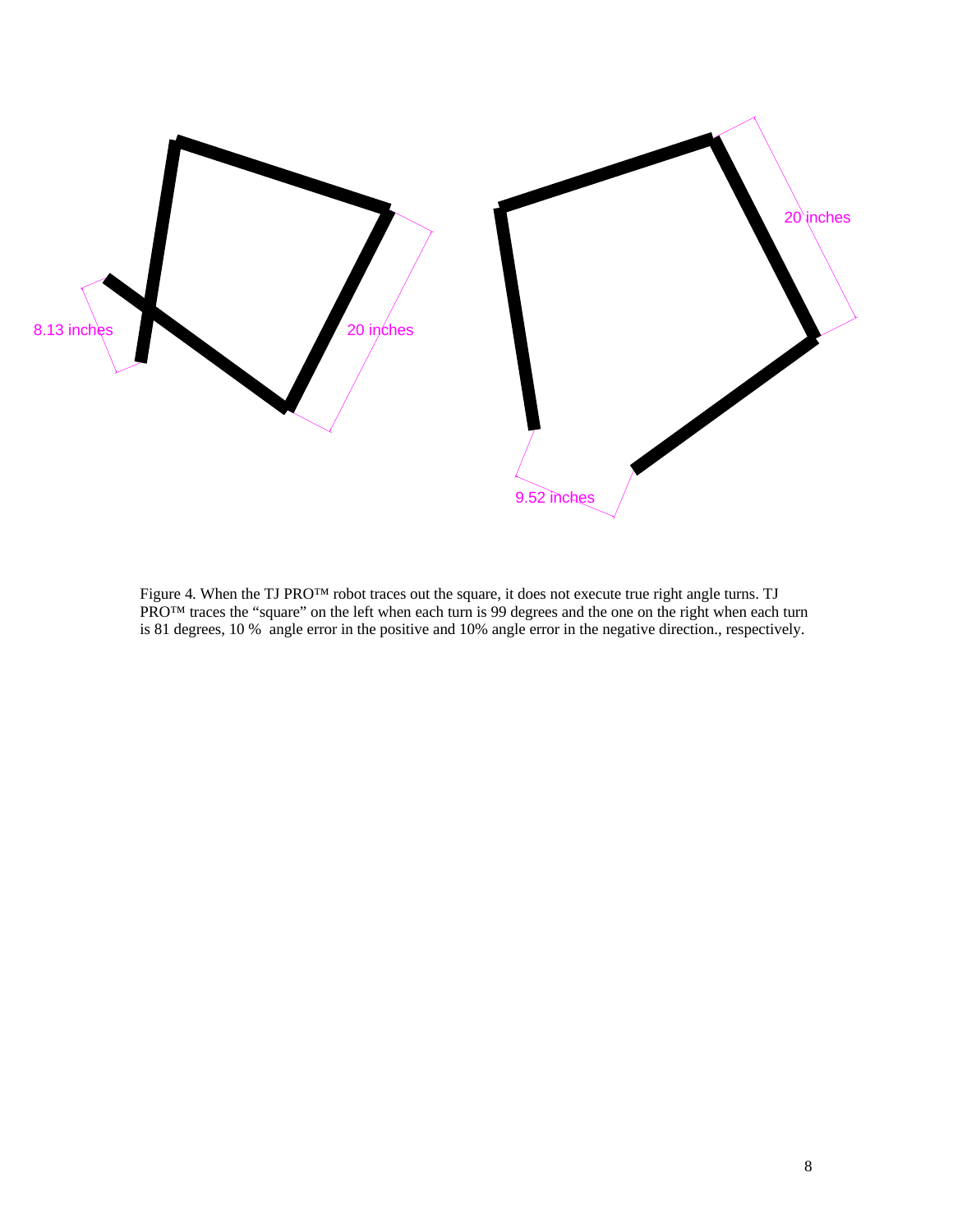# **APPENDIX**

# **PROGO™ SYNTAX Copyright 1998 by Mekatronix, Inc.**

# **PROGO™ LANGUAGE CONSTRUCTS**

| <b>User Function List</b>                       | Program Brackets                            |  |
|-------------------------------------------------|---------------------------------------------|--|
| Function <function_name1> used</function_name1> | Program_begin                               |  |
|                                                 | Program end                                 |  |
| Function <function_namek> used</function_namek> |                                             |  |
|                                                 | <b>Function Defintion</b>                   |  |
| Declare integer variables                       | Function <function_name></function_name>    |  |
| Dictionary                                      | Function_begin                              |  |
| <variable>,</variable>                          | <block></block>                             |  |
| <variable>,</variable>                          | Function end                                |  |
| $\cdots$                                        |                                             |  |
| <variable></variable>                           | <b>Function Call Statement</b>              |  |
|                                                 |                                             |  |
| ok                                              | <function name=""> call</function>          |  |
|                                                 |                                             |  |
| <b>Relational Operators</b><br>greater_than     | <b>Bitwise Logical Operators</b><br>bit_and |  |
| greater than or equal to                        | bit or                                      |  |
| less than                                       | bit_not                                     |  |
| less than or equal to                           | bit_xor                                     |  |
| equal to                                        |                                             |  |
| not_equal_to                                    |                                             |  |
| and                                             | Arithmetic plus, minus, times, divide and   |  |
| or                                              | modulus<br>+, -, *, / , modulo              |  |

# **PROGO™ STATEMENT SYNTAX**

| <b>Assignment Statement</b>                               | <i>While Statement</i>                    |  |  |
|-----------------------------------------------------------|-------------------------------------------|--|--|
| Set <variable> to <expression> ok</expression></variable> | While <test_expression></test_expression> |  |  |
|                                                           | perform                                   |  |  |
| Repeat Statement                                          | <block></block>                           |  |  |
| Repeat <number> times</number>                            | end                                       |  |  |
| <block></block>                                           |                                           |  |  |
| Repeat end                                                | <b>Endless While Statement</b>            |  |  |
|                                                           | Do forever                                |  |  |
|                                                           | <block></block>                           |  |  |
|                                                           | end                                       |  |  |
|                                                           |                                           |  |  |